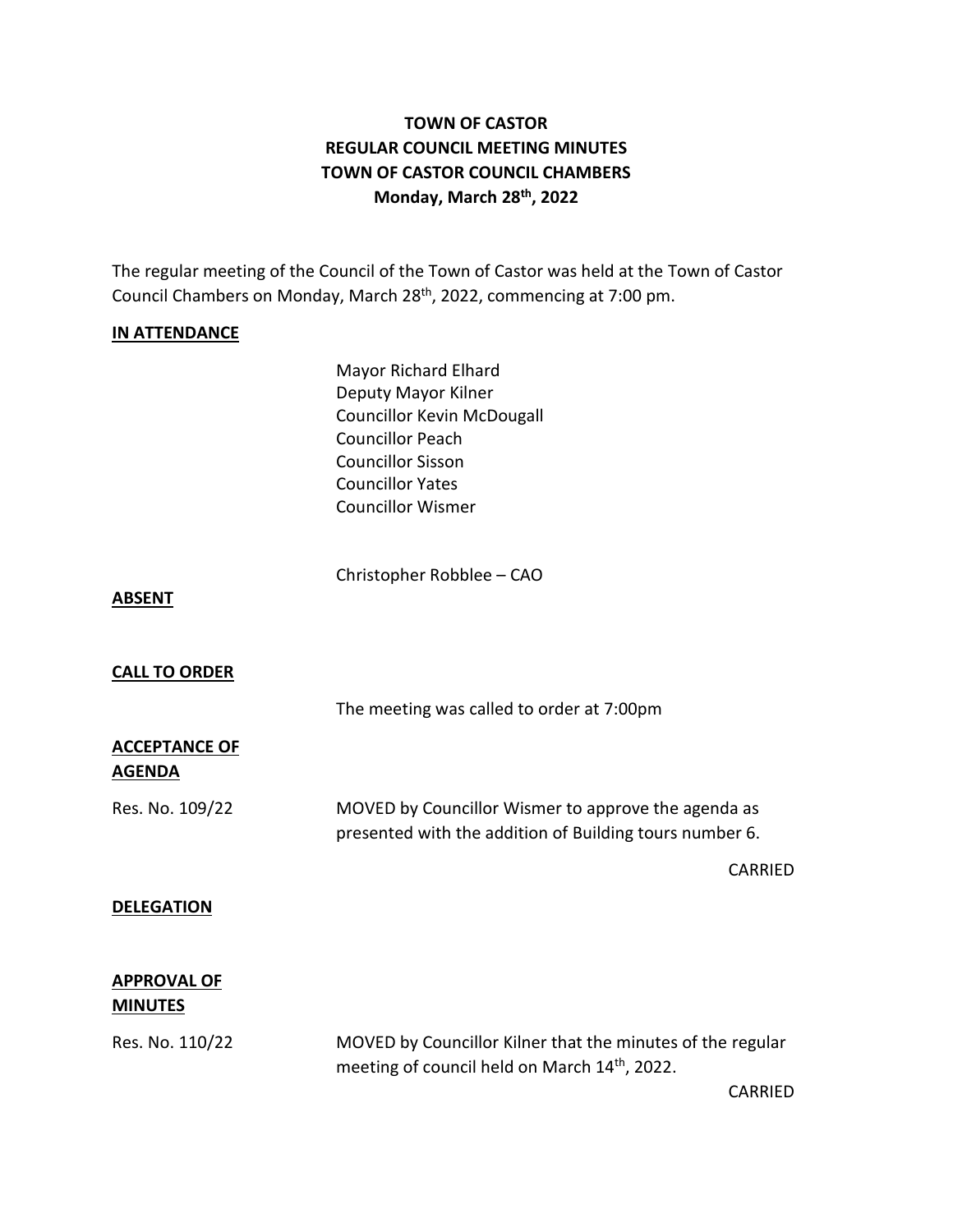## **FINANCIAL REPORTS**

| Res. No. 111/22 | MOVED by Councillor McDougall that account numbers 28105-<br>28134 be approved for payment and that the list of Accounts be<br>marked Schedule "A" and attached to these minutes of Council. |  |
|-----------------|----------------------------------------------------------------------------------------------------------------------------------------------------------------------------------------------|--|
|                 | CARRIED                                                                                                                                                                                      |  |
| Res. No. 112/22 | MOVED by Councillor Peach to approve the gas and water as<br>presented.                                                                                                                      |  |

CARRIED

## **BYLAWS**

## **BUSINESS**

| Res. No. 113/22 | MOVED by Councillor Kilner to receive the FCSS rental agreement<br>as information.                     |  |
|-----------------|--------------------------------------------------------------------------------------------------------|--|
|                 | CARRIED                                                                                                |  |
| Res. No. 114/22 | MOVED by Councillor Yates to receive for information the request<br>from ECAA receding their request.  |  |
|                 | CARRIED                                                                                                |  |
|                 |                                                                                                        |  |
| Res. No. 115/22 | MOVED by Councillor Yates to approve the creations of a business<br>incentive bylaw.                   |  |
|                 | CARRIED                                                                                                |  |
| Res. No. 116/22 | MOVED by Councillor Sisson to approve the 50k and to requests<br>from PEPS a clarification on the 14k. |  |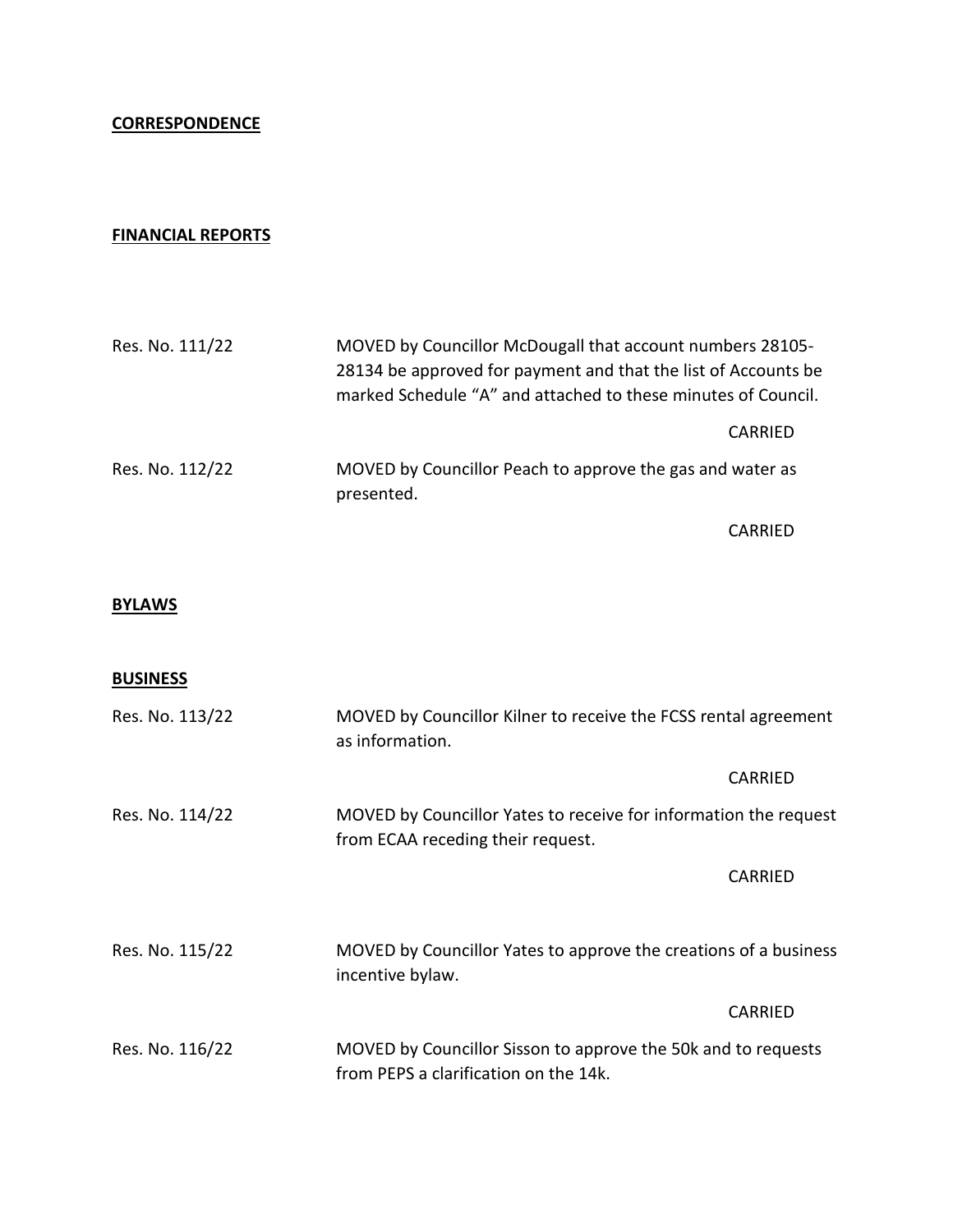## CARRIED

| Res. No. 117/22 | MOVED by Councillor Kilner to approve the request for purchase    |  |  |
|-----------------|-------------------------------------------------------------------|--|--|
|                 | of 13.6 meters of land plan-182-1212, block 24, lot 17at \$3,500. |  |  |

CARRIED

## **COMMITTEE REPORTS**

| Res. No. 118/22 | MOVED by Councillor Elhard to appoint Sisson to be appointed to<br>the museum board. |  |  |
|-----------------|--------------------------------------------------------------------------------------|--|--|
|                 | CARRIED                                                                              |  |  |
| Res. No. 119/22 | MOVED by Councillor Kilner to accept the Councillor reports for<br>information.      |  |  |
|                 | <b>CARRIED</b>                                                                       |  |  |
| Res. No. 120/22 | MOVED by Councillor Sisson to accept the SMT reports for<br>information.             |  |  |
|                 | <b>CARRIED</b>                                                                       |  |  |
| Res. No. 121/22 | MOVED by Councillor McDougall to accept the C.A.O. report for<br>information.        |  |  |
|                 | <b>CARRIED</b>                                                                       |  |  |
|                 |                                                                                      |  |  |

## **CLOSED SESSION**

Res. No. 122/22 MOVED by Councillor McDougall for a break.

CARRIED